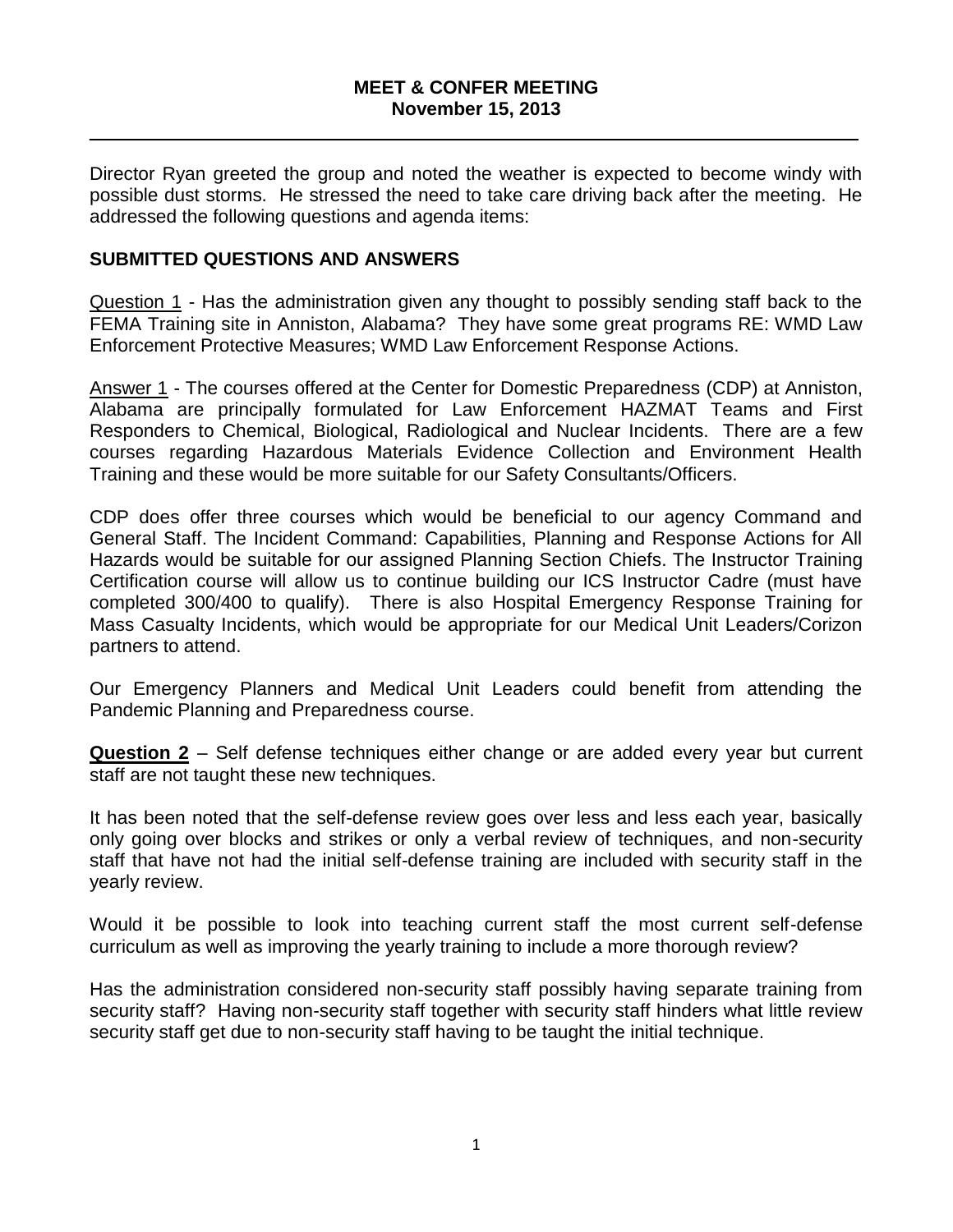Answer 2 – Staff Development and Training is in the process of a complete review of ADC"s self-defense training. Self-defense experts will be brought together to identify the most critical and reasonable self-defense skills needed for a corrections officer and these will be reviewed and approved by management. The curriculum will be updated to reflect the requisite self-defense skills and instruction will be standardized to ensure consistency in instruction whether in pre-service or in-service. Instructor certification criteria will also be reviewed and updated as appropriate.

ADC will not train security and non-security separately on self-defense, however, participation in the physical portion of the refresher training will be optional for non-security staff. Additionally, the majority of non-security staff and contractors are now authorized to carry O.C. The O.C. has been purchased and a condensed version of the O.C. training has been developed. The training is scheduled to be completed by the end of the fiscal year.

Question 3 – Has the administration considered a revision on Department Order #512 Employee Pay, Work Hours, Compensation and Leave? There isn't a section that covers "under payment".

The issue is not about getting a raise. It's about what happens when an employee is shorted on his/her regular time or over time. While trying to get compensation corrected, here were some things discovered:

1. There"s a whole section in DO 512 on "OVER" payment, but not a section on under payment.

Answer 3-1 – Although titled "Collection of Salary Overpayments", DO 512.05 1.1 to 1.3 is applicable to under payments and overpayments. We are currently in the process of revising DO 512 and the revised policy will clearly address under payments in addition to overpayments.

2. There are no time frames set for PAR corrections in policy. All timekeepers, supervisors, and even the ADW have asked for clarification on this matter and received different answers; 2-3 pay cycles for PAR corrections was the common answer.

Answer 3-2 – DO 512.01 section 1.1.2.3 states " It is the responsibility of the Employee to verify the past attendance printed on the P.A.R., making corrections as necessary." If Central Office Payroll receives all the correct documentation timely, PAR corrections take two pay cycles. The revised policy will clarify the timelines.

3. When a PAR correction is done on your pay stub, there isn"t any notification of when it"s going to be corrected nor of which week the correction is being made for.

Answer 3-3 – Central Office Payroll processes hundreds of payroll corrections each pay cycle, and there are insufficient staff to personally notify each employee of the completed correction. Staff should contact their timekeeper with specific questions and are encouraged to develop positive working relationships with them to ensure errors and minimized and corrections are expedited.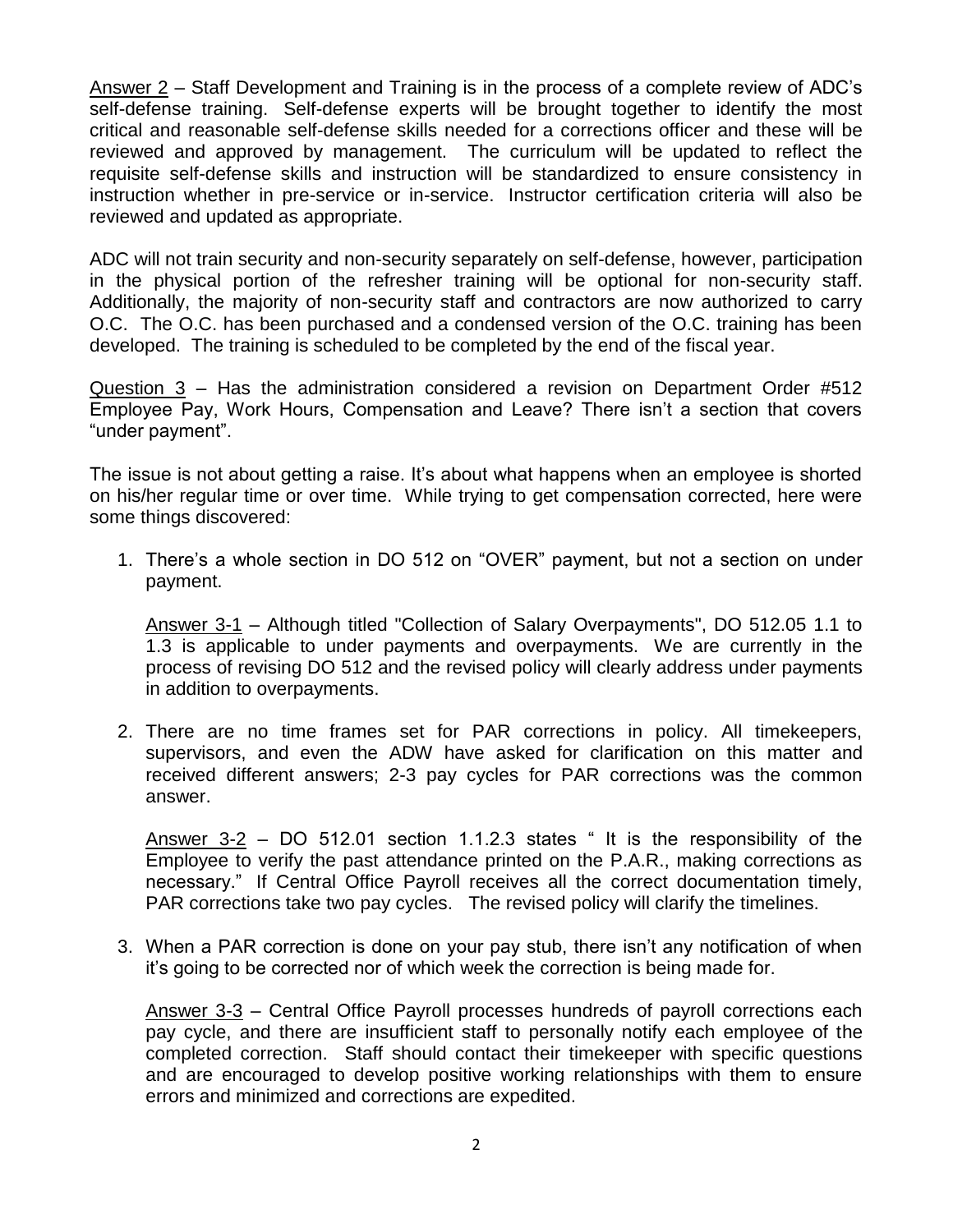4. Is there one centralized location for all employee PARs? Each timekeeper has his/her own filing system, which makes it difficult trying to do a PAR audit. ASPC-Phoenix Alhambra has had three different timekeepers in the past months and now it"s back to only one.

Answer 3-4 – Central Office Payroll keeps copies of all PAR"s on site for six months, and then the PARs are transferred to the DOA archives where they are stored an additional two and a half years.

Question 4 – If an employee has been directed/ordered not to accrue/accumulate any comp/overtime and the employee finds following proper procedure will absolutely place the employee in an overtime position, which directive shall the employee follow – the proper procedure or no overtime? This issue arises a great deal:

- 1. Following proper weapons exchange procedures for employees "direct reporting" to hospital duty when the employees have been directed/ordered that no comp/OT will be allowed.
- 2. Employees returning vehicles, conducting vehicle inspection, returning equipment, etc. following a transport, when the employees have been directed/ordered that no comp/OT will be allowed.

Answer 4-1 & 4-2 - **Always follow procedures that are dictated by policy and post orders.** Proper weapons exchange for "direct reporting" at the hospital should not take a long time. Officers must arrive on time and conduct the weapons exchange with a clearing port. One should be available either at the hospital or in the transport vehicle. Again, with the return of vehicles and equipment, this is another process that should not take a long time to complete.

If you are running into a situation where you may be required to work past your scheduled hours, notify your supervisor regarding the matter and keep him/her informed of what the situation is. They will either approve the OT/Comp or instruct you with a different alternative.

3. Employees directed/ordered to maintain uniform compliance arriving to clear metal detector – boot unlaced, trousers un-bloused, shirttail out even though the employee knows the boots, trouser belt etc. must be removed.

Answer 4-3 - DO 503 requires all personnel to present a neat and professional image when representing the Department. You represent the Department when you are in uniform. While it is understood that you have to clear the metal detector prior to entering the prison, you need to arrive in enough time to accomplish that process. Being in partial uniform, not wearing it according to its design is contrary to what is expected in the policy. It just looks unprofessional. When on state property, you need to be in proper uniform. Shirts must be tucked in, footgear laced, trousers bloused, etc.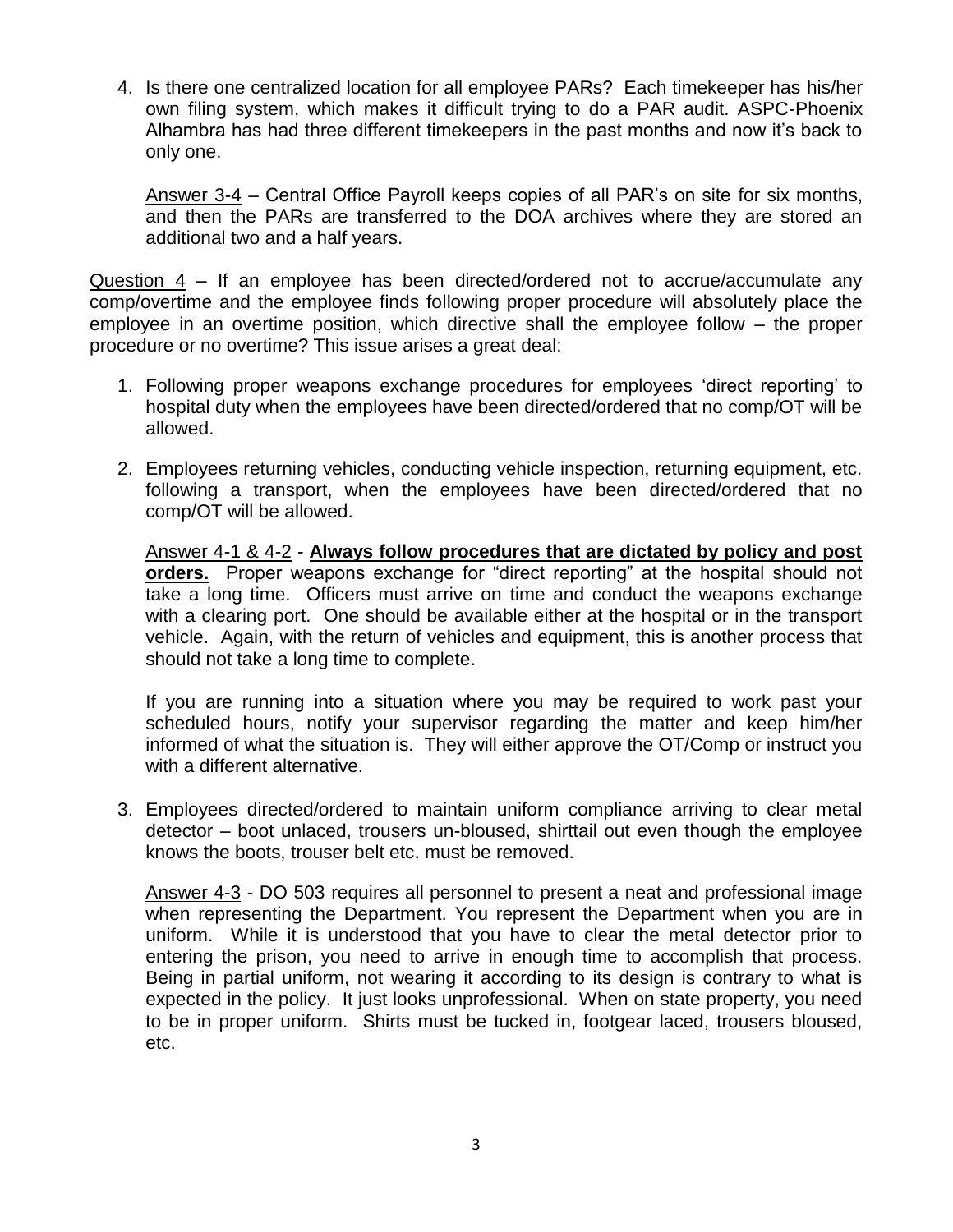Director Ryan provided the following information and opened the forum to questions:

# **BUDGET**

The inmate population is growing. In FY10, ADC only grew by 65 inmates for the entire year while the forecast had been for an increase of 151 per month. FY11 saw a decrease of 296 and FY12 had a decrease of 304. Projected growth for FY13 was 0, but we saw an increase of 809 inmates. ADC is projected to grow by 800 inmates during each FY14-16.

As you know, we have 500 medium security beds at CCA in Eloy coming online in January 2014 and the remaining 500 are scheduled to come online in January 2015. We are requesting to accelerate the second 500 and may have them online as early as July 2014.

Division Director Patton is reviewing ADC beds – the medium security side of Cimmaron may be reallocated to Close and we may reinstitute double-bunking at F/E.

We have restored a number of the 565 lost CO positions; a decision package was submitted to restore 296 CO"s for maximum and close custody. We will await the Governor"s budget proposal.

The inmate population is becoming increasingly aggressive in nature. CO rover positions were recently established at F/E and PV to assist staff with counts and to continuously move throughout the unit to monitor inmate activities. Overtime/Compensatory time is authorized to support these positions. Discussion ensued regarding cross-leveling and mandatory/priority posting. If we receive funding for the 296 positions the need for the rovers would be reduced and we would return the second officer to double-bunk areas.

Additionally, due to population growth, we also requested an additional 1500 medium security beds – this is only preliminary authorization to start site selection – no funding was included.

A decision package was also submitted for \$8 million for the second year of the AIMS replacement project and \$600,000 was included for substance abuse programs. A \$59 million request is focused primarily on population growth and CO"s while another \$2 million was requested to address well issues at ASPC-Lewis.

The requests were submitted to OSPB although the outcome will likely not be announced until January – meetings and discussions will be ongoing.

# **EMPLOYEE DRUG TESTING**

As discussed in previous meetings, employee arrests and off-duty misconduct continue to be a concern. There were 45 employee arrests during the first quarter of this FY. If that rate holds, we're on track for 180 which will exceed the previous high of 157. I shared arrest statistics at a previous meeting and you were astounded at the number and type of arrests. Since then, we've revised policy and doubled the sanctions for DUI's. If aggravating circumstances are included, such as assaulting the arresting officer, dismissal is appropriate.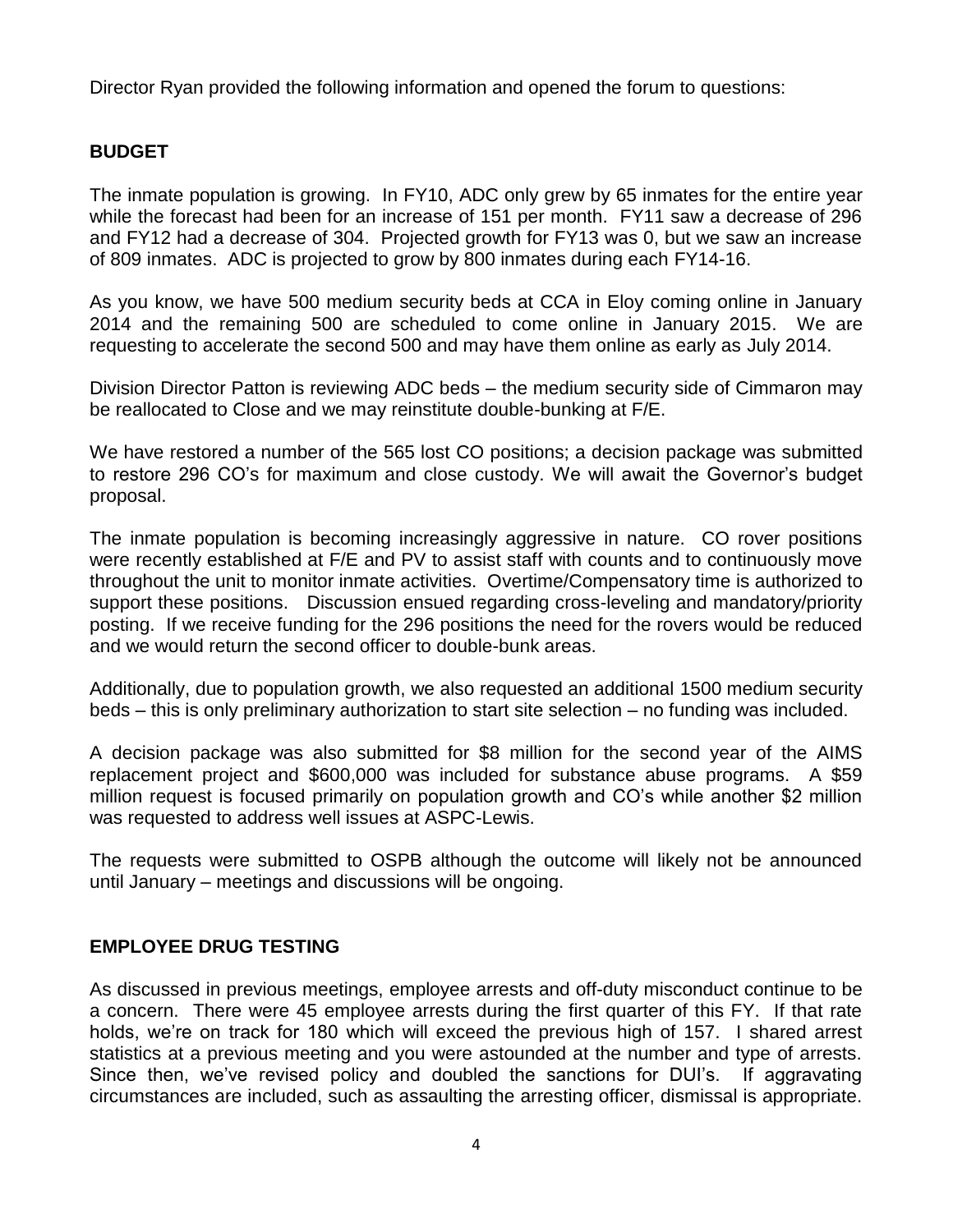ADC can"t make attending counseling a condition of employment, but we have provided information and various sources of support for staff self-referral on the intranet.

Random drug testing for all employees will commence no later than March 1, 2014. We plan to test 1/3 of the workforce per year and there is a zero tolerance policy – positive results will result in dismissal.

# **Question – Will the test be by urinalysis or oral swab?**

Answer – Urinalysis

#### **Question – Who will pay for the test?**

Answer – The Department will pay for the test and they will be administered on-site.

#### **Question – What about prescription drugs?**

Answer – Employees will be contacted by a Medical Review Officer (physician) who will review their prescription usage – if the physician finds that the use/positive results are due to the legitimate use of a prescription drug, ADC will not be notified.

Random testing of employees who possess a CDL and drive as part of their work duties will begin no later than February 1, 2014. This is a federal mandate. Di's for both programs will be signed and published next week.

## **Question – Can we get an update on the "Forbidden 3" management technique you discussed at the last meeting?**

Answer - This is a program from the Washington Department of Corrections. It"s basically three rules for inmates:

Don"t assault staff Don"t assault each other Don"t assault in groups

A lot of work is being done to make sure we have the right inmates in maximum custody. If all goes well, Central Unit will be used for Close Custody. We continue to experience many challenges in managing the inmate population. We have more than 3500 males in protective custody – this is 9.4% of our population. The objective for most seeking PC is to get to a single cell - 75% of the inmates in detention are there for refusing to house. We had 481 apply for PC and 82 were proven to be legitimate and approved for PC status.

The National Director's Association is developing a model for all Directors to implement. Thirty-three letters were sent to other state and federal correctional agencies seeking to "trade" predatory inmates – bad for bad. The strategy is to remove the predator from their power-base – for example, relocating a known gang leader to a state where that gang is not affiliated If the strategy proves sound, it should result in vacancies in our maximum unit beds.